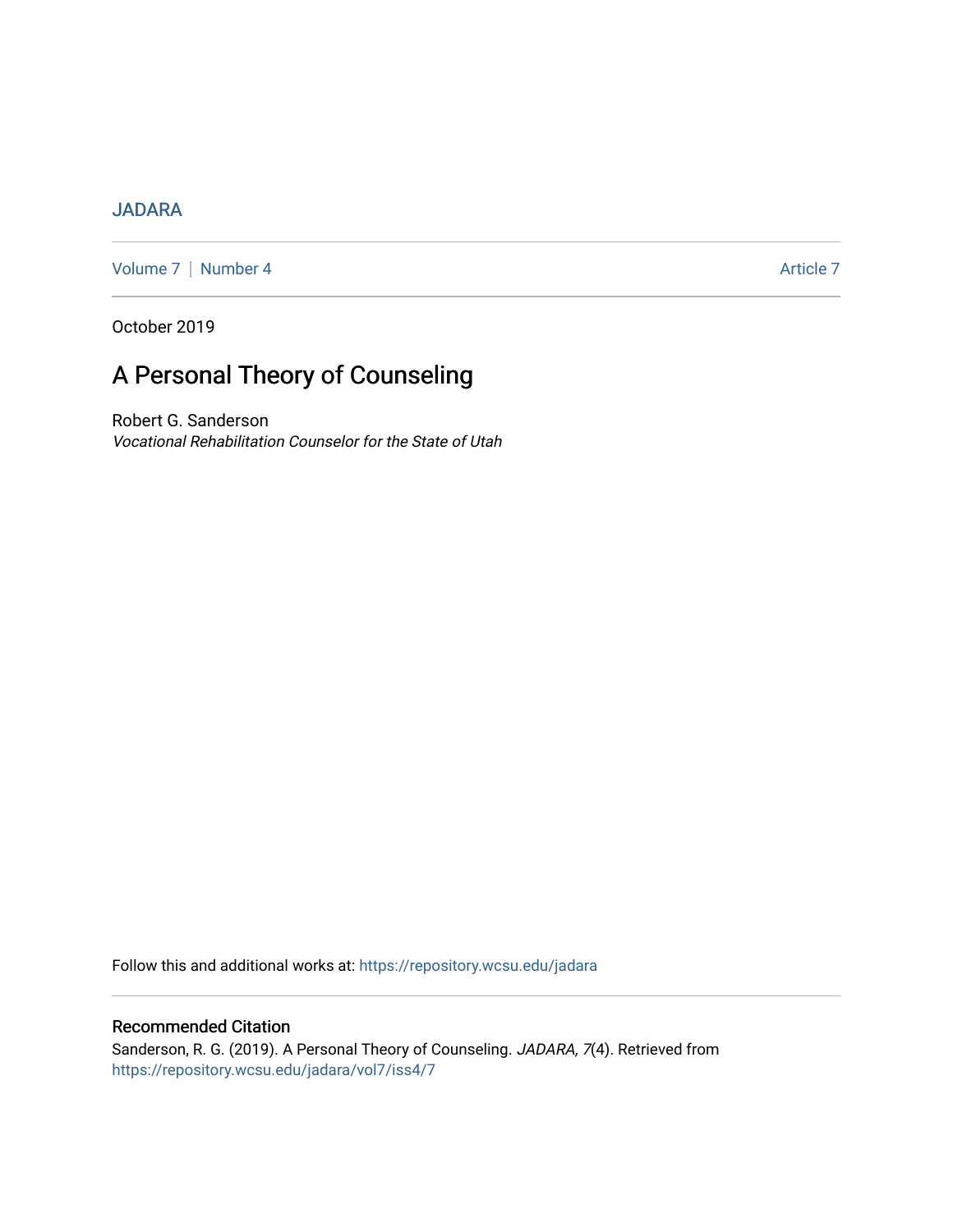# A Personal Theory of Counseling

Cover Page Footnote none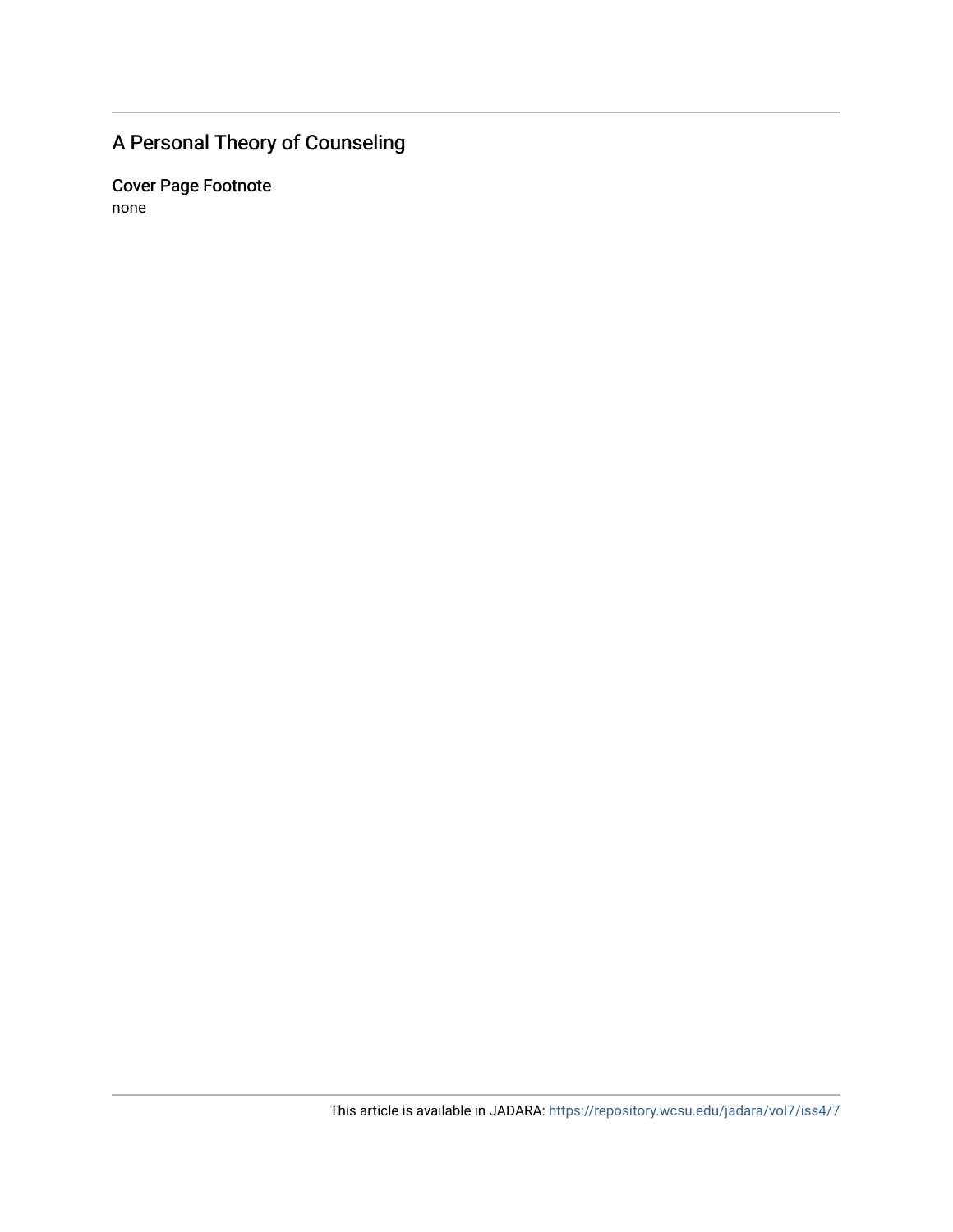### ROBERT G. SANDERSON

#### **INTRODUCTION**

It so happens that my lifestyle is inextricably interwined with deafness and deaf people, personally, socially and professionally. Hence, I feel most comfortable in undertaking the task of writing a personal theory of counseling and in limiting it to the area in which I function.

### THE NATURE OF MAN

- 1. I believe that man is a rational being who, given sufficient information about his own psychological, sociological, cultural, biological (that is, total environmental) development, will be able to make those choices which will enable him to achieve a satisfactory adjustment.
- 2. A man may guide his own destiny only to the extent that he is conscious of the forces and controls at work upon his life, and resists them with determination to achieve a goal in opposition to those forces. His brain is capable of learning new behavior, of in dependent thought, of intuitive "leaps to new levels" which cannot be ascribed directly to learned behavior.
- 3. I believe that if man does not have the perception to understand himself, then he will be easily manipulated and his behavior controlled by the dominant forces in his life.
- 4. I believe that people who are handicapped by deafness develop certain perceptual differences. That is, they perceive the world

Mr. Sanderson is a vocational rehabilitation counselor for the State of Utah.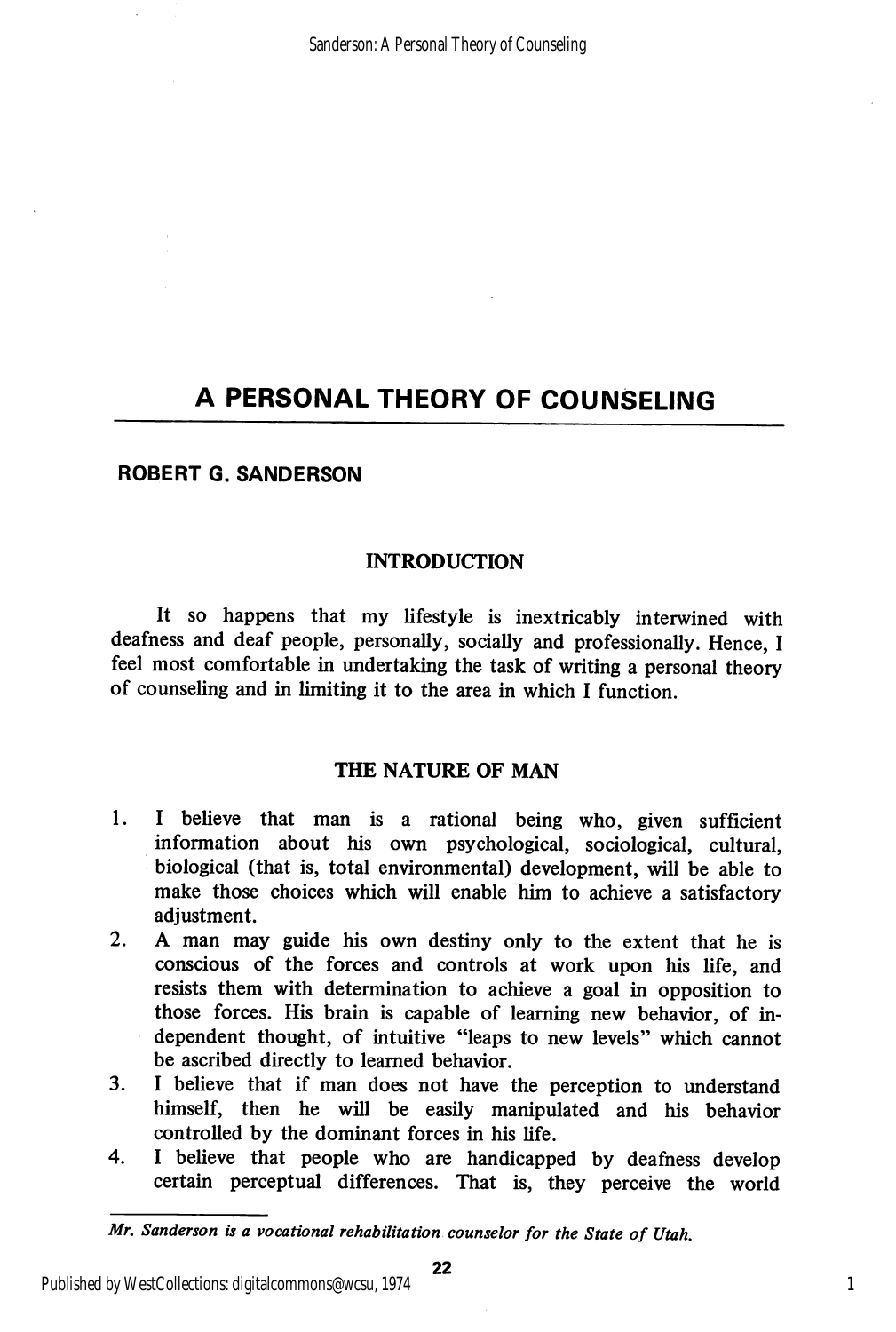somewhat differently than the person who has normal hearing. Sound gives meaning to events that influence development of the organism, i.e., the stimulus-response chain is interrupted and behavior is thereby affected.

- 5. Man as handicapped by deafness has the same psychological needs as the normally hearing person: Love, esteem, acceptance, social contact—indeed, the same hierarchy of needs as defined by Maslow.
- 6. Man is a social being. His healthy adjustment to his particular environment will be directly proportional to his meaningful and satisfying contacts with other people.

#### HUMAN GROWTH AND DEVELOPMENT

- 1. Behavior is learned. The earliest behavior arises from the satisfaction or frustration of biological (physical) needs, such as for survival. For example, a newborn baby responds to environmental change (warmth, cold, noise) with a startle response, or cries, either of which may be natural (unlearned) organismic behavior, but the stimulus-response behavior pattern is quickly established by the reinforcement received (the noise stops, or the wet diaper is changed). In other words, in accepting behavior that is biologically based. I feel that all subsequent behavior is learned.
- 2. Heredity is chiefly a biological-genetic function; the traits that may affect behavior would be only those which limit the organism or confer special qualities. For example, the tendency to mental retardation may run in a family; there may be genetic deafness; or a family may be blessed with a long "line" of physically beautiful persons (sometimes the result of selective human breeding). Those qualities may affect the ability of the person to learn appropriate behavior.
- 3. Normal behavior—or what we can call normal behavior in our particular culture—develops in an environment that is controlled. The physical-biological needs of the developing person are carefully controlled so that the necessities of survival are omnipresent—food, warmth, shelter, love, acceptance, protection from threat or danger, and *constant communication*. I am personally dismayed that so many theorists seem to overlook the vitality of the mechanics of communi cation; they seem to assume that it is present, and give it attention only when it breaks down in the counseling interview.
	- a. Normal development in a deaf person takes a different slant. There is now evidence to indicate that the deaf child of deaf parents (and who thus has adequate communicative skills as a result of constant usage of visual modes-sign language and the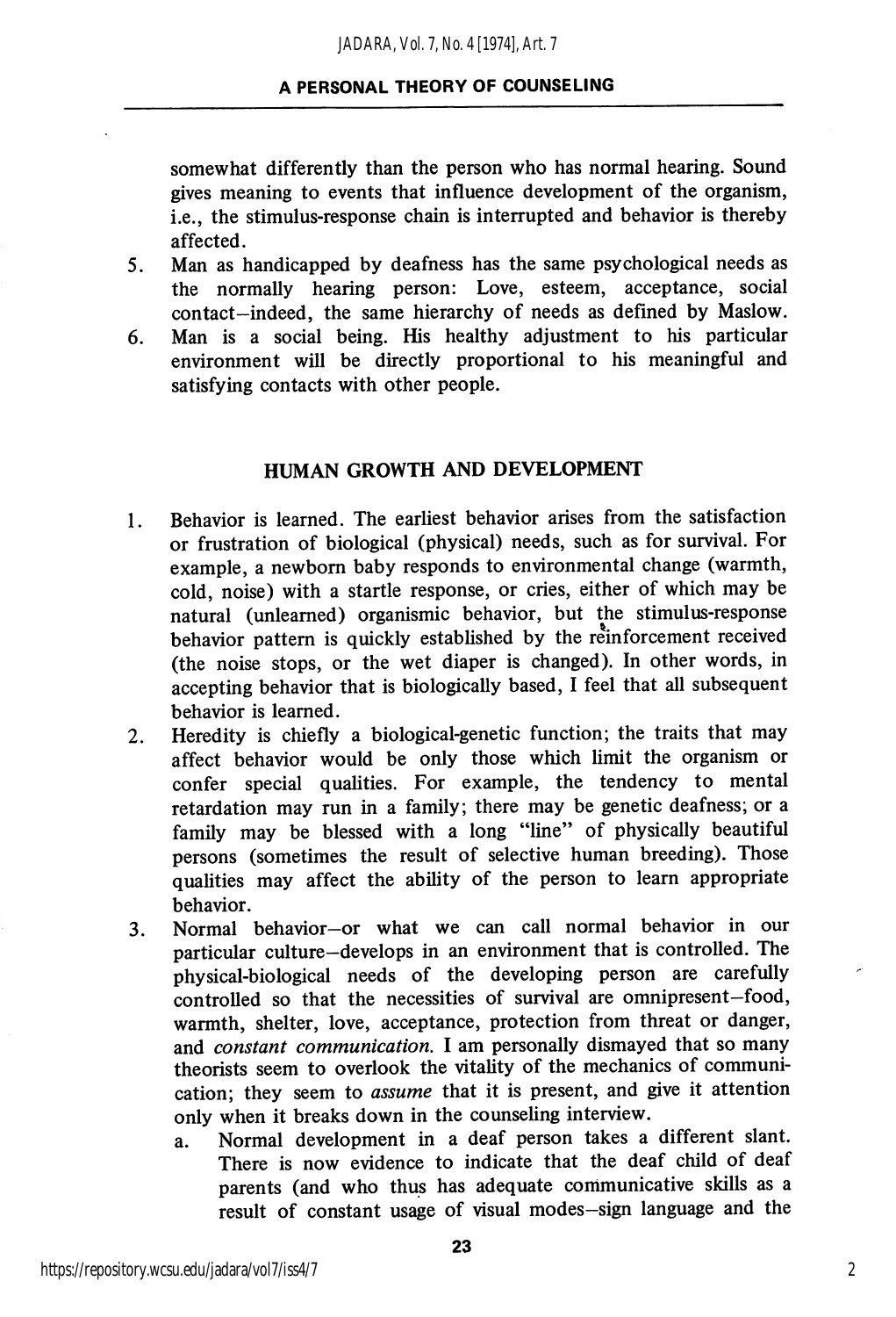manual alphabet, pantomime, and body language) develops better adjustment and better achievement than the deaf child of hearing parents who lack this basic communication.

b. Abnormal development or behavior in a deaf child is frequently if not always learned as a result of the frustration arising from the breakdown of meaningful communication with the parentsexcepting, of course, pathological conditions with organic bases, such as brain dysfunction. As a practicing counselor, I meet many instances of behavioral problems in my clients which can be traced directly to parental ignorance of the need for clear, meaningful, adequate and visual communication; and these problems are, with rare exceptions, the deaf-child/hearing-parent relationships, not those of the deaf-child/deaf-parent. This is confirmed by psychiatrists with whom I have worked at the University of Utah Medical School, and by other psychiatrists in clinics in various parts of the country.

Abnormal behavior that arises in the parent-child relationship carries over into school, where teachers, supervisors and administrators who may be of one particular philosophy enforce it to extremes, continuing the vicious circle of stimulus/response/reinforcement.

While it is dangerous to generalize, and while I realize that I am more or less the product of my own experiences, education and training, I feel that the most powerful influence in the shaping of behavior, whether normal or abnormal, is that of the parents and their particular culture or lifestyle. Subsequent environmental influences will, of course, affect behavior, but the previously established behavior patterns affect percep tions, which guide one's actions.

### THE GOALS OF THERAPY

In presenting my personal goals of therapy, I must agree with other rehabilitation counselors in general in their perception of their roles, but differ in specific ways because of the peculiar nature of counseling deaf people.

Therapists capable of working with deaf persons are rare; in all of the United States there are perhaps ten or twelve psychiatrists and psychol ogists who are sufficiently skilled in the American Sign Language to understand and be understood by deaf people. Thus, with no professional help available, the rehabilitation counselor with the special deaf caseload is called upon to do "everything." A redeeming feature is that the special caseloads are permitted to be smaller since deaf people take longer to rehabilitate, longer to talk with, longer to find, and require more travel by the counselor since most do not have telephones.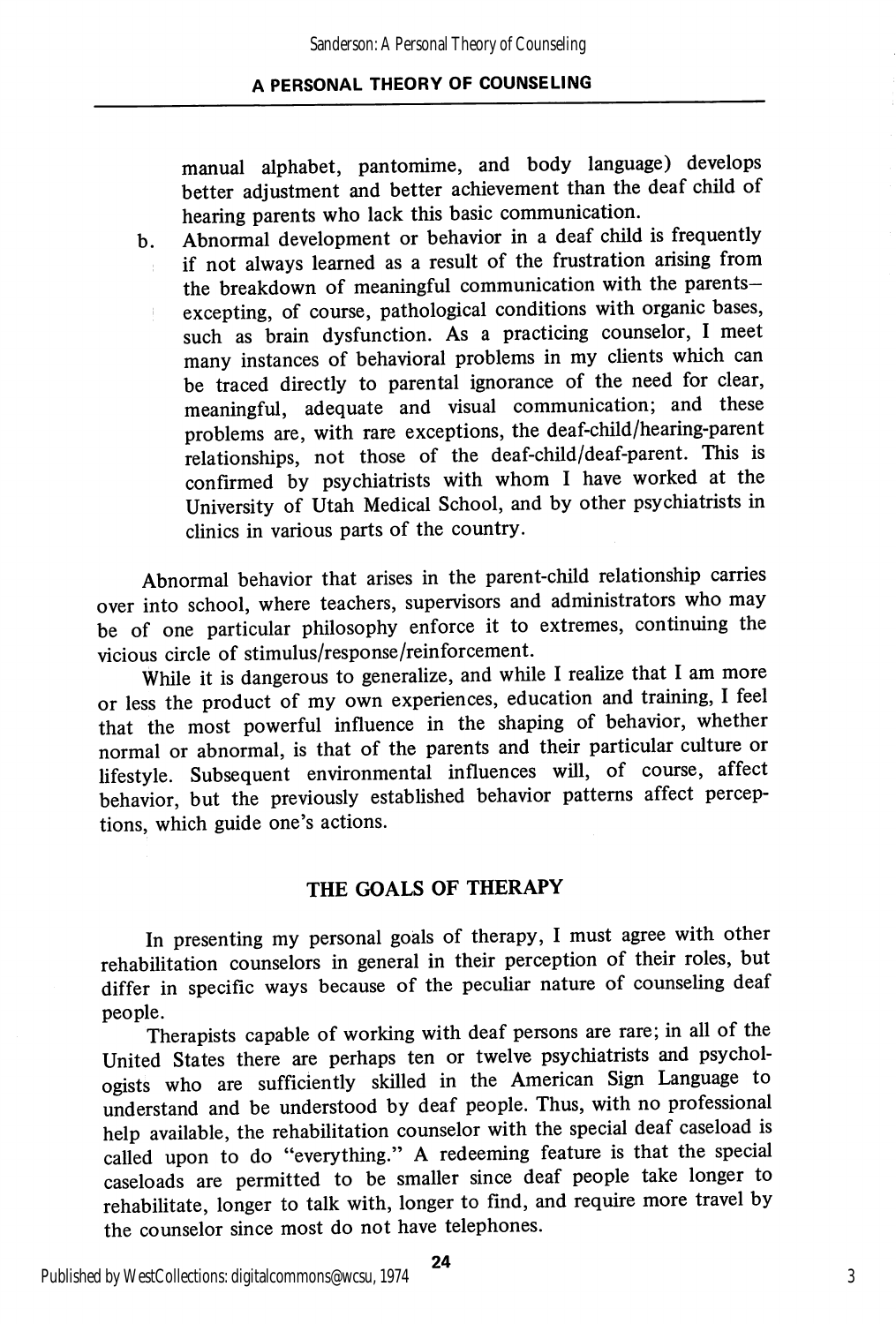With this background, I make the following distinctions:

Goals of therapy apply to those in need of such therapy, and not just to any client who appears before the counselor.

Goals of rehabilitation may include therapy, but in general are aimed at vocational objectives; i.e., there is a difference between vocational rehabilitation and behavioral rehabilitation or change.

This particular section will deal only with the goals of therapy, and not with those of rehabilitation, although there may be some unavoidable overlapping.

- 1. Because deaf people usually present a severely limited experiential perception of life (especially those youths fresh from school, or from an institution) I believe in actively helping an individual determine what his own goals will be. My goal will be to help him develop a realistic and attainable goal. I will help him set his goals high enough to be an interesting challenge, but not so high that he will become discouraged and fail. Thus, if he wishes to change from a spoiled brat (and if he knows he is a spoiled brat) to a paragon of virtue, I will stress the reality of the here and now, where there are few paragons but many people who are reasonable facsimiles, and help him understand the influences that shaped his behavior, and behavior that would be more mature and appropriate for his particular lifestyle. If he sets a goal that I believe is unrealistic, I will tell him so and why I feel that way, but do so in a non-threatening and noncritical way... but I will also make it plain to him that those are  $my$ feelings, and not necessarily his, and he does not have to give in to me.
- 2. On the other hand; if the client happens to be a highly intelligent and literate deaf person whose education and experience are such that he can grasp concepts and abstractions, then my goal again would be to assist him in setting his own goal of therapy but I would not be strongly directive. Rather, I would attempt to make conditions conducive for development of understanding between us; non-threatening, warm, friendly, and accepting with the basic idea being Rogerian in approach to unconditional positive regard. I would attempt to develop an understanding of the individual's lifestyle, so that I could assist him in bringing his experience and perceptions into congruence. In short, help him face reality through his experience, and trust his experience and inner organismic reactions instead of inappropriate learned behavior.

Hence, my chief goal will be to assist each individual to learn to function within his particular culture or environment in a manner that is acceptable to those with whom he must work and socialize.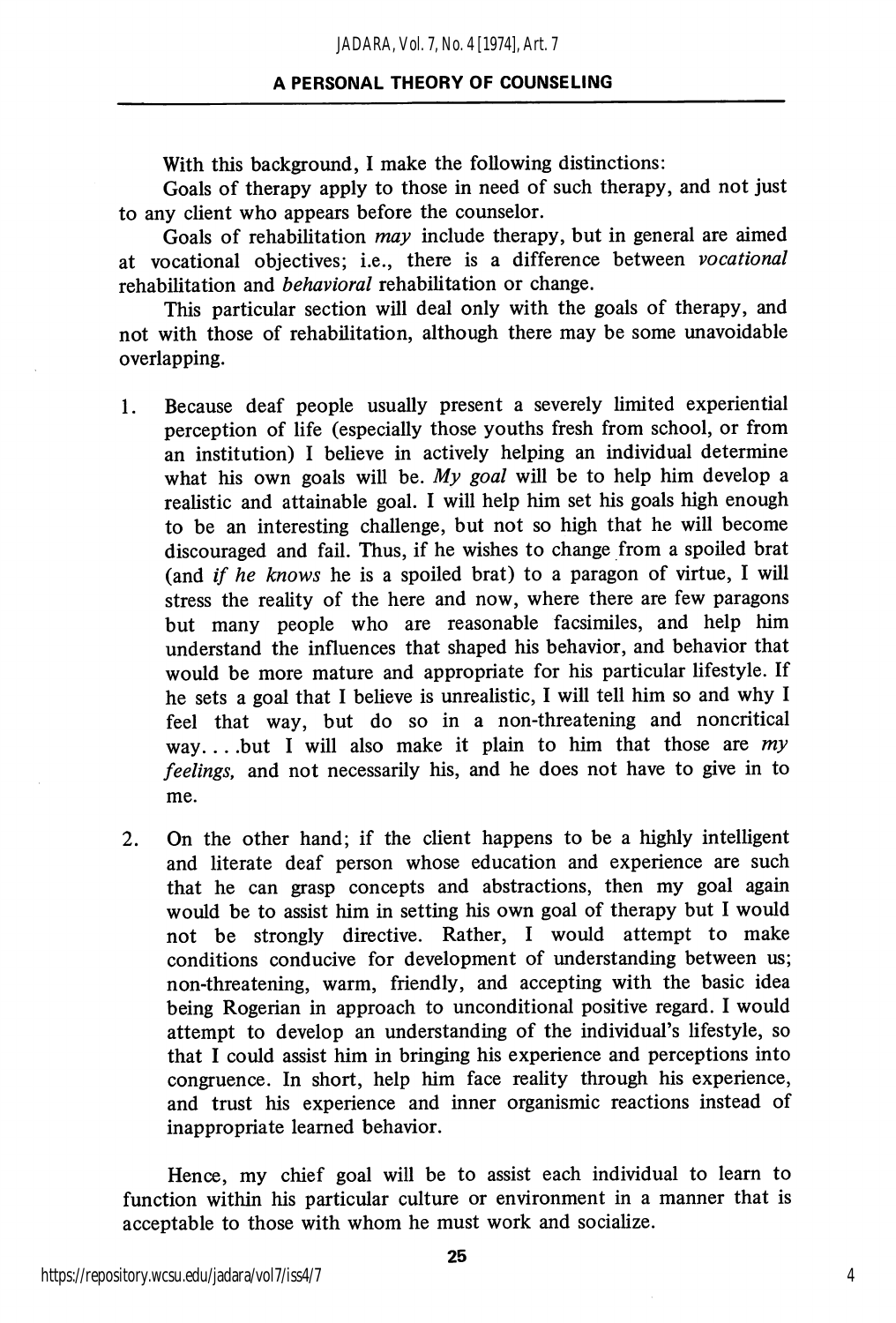#### CHARACTERISTICS OF THE CLIENT

Deaf clients bring a widely varying assortment of social, psycho logical, physical and educational problems into the counseling situation. It is impossible to categorize behavioral expectations of them. In general, however, I would expect them to realize that they are in therapy for a particular reason-they need it or they would not be there-whether voluntarily or involuntarily. Most would be cooperative; however, those who demonstrate paranoia and schizophrenia of long-standing, or of developing status, are unpredictable. Deafness complicates their percep tions, and all too often leads to transference of their fixations to the counselor, putting just about an impossible burden on him in terms of the time he has available for the therapeutic relationship.

Some clients will be incredibly naive, ridiculously easy to influence or manipulate, wide open to suggestion-thereby putting the counselor in the position, occasionally, of playing God. If play God I must, then I try to do so with maximum restraint and understanding.

#### CHARACTERISTICS OF THE COUNSELOR

In dealing with deafness, I believe strongly that the counselor should have a deaf parent, preferably both parents being deaf. Only thus can he develop a deep imderstanding of the impact of deafness on the psychology, personality, and lifestyle of the deaf person. This is, of course, an idea; there are many such persons (I have three of them working with me!) but not all agencies are so fortunate. Another ideal person will be deaf himself; he will bring to the counseling situation unique understanding.

Educational considerations should be that at least the counselor should have a bachelor's degree in psychology, sociology, or the liberal arts. Advanced work in psychology is a requisite if one is to engage in psychotherapy—particularly if one is to work within agencies where stress is upon degrees—with deaf people. (Note: The attorney general of Utah recently ruled that only a psychiatrist may practice psychotherapy in Utah.) A counselor who possesses a master's degree may have adequate skill for the helping professions, and indeed may learn by practical experience over a period of time what doctoral students take intensive study to leam. But as a practical matter, the counselor who possesses the doctorate will achieve status and prestige (skill, of course, is to be hoped for!) and possibly the confidence of the client.

The counselor with deaf people will find that the various approaches to counseling put too much stress upon "intelligent" clients, assuming they have the normal language development of hearing people. Yet deaf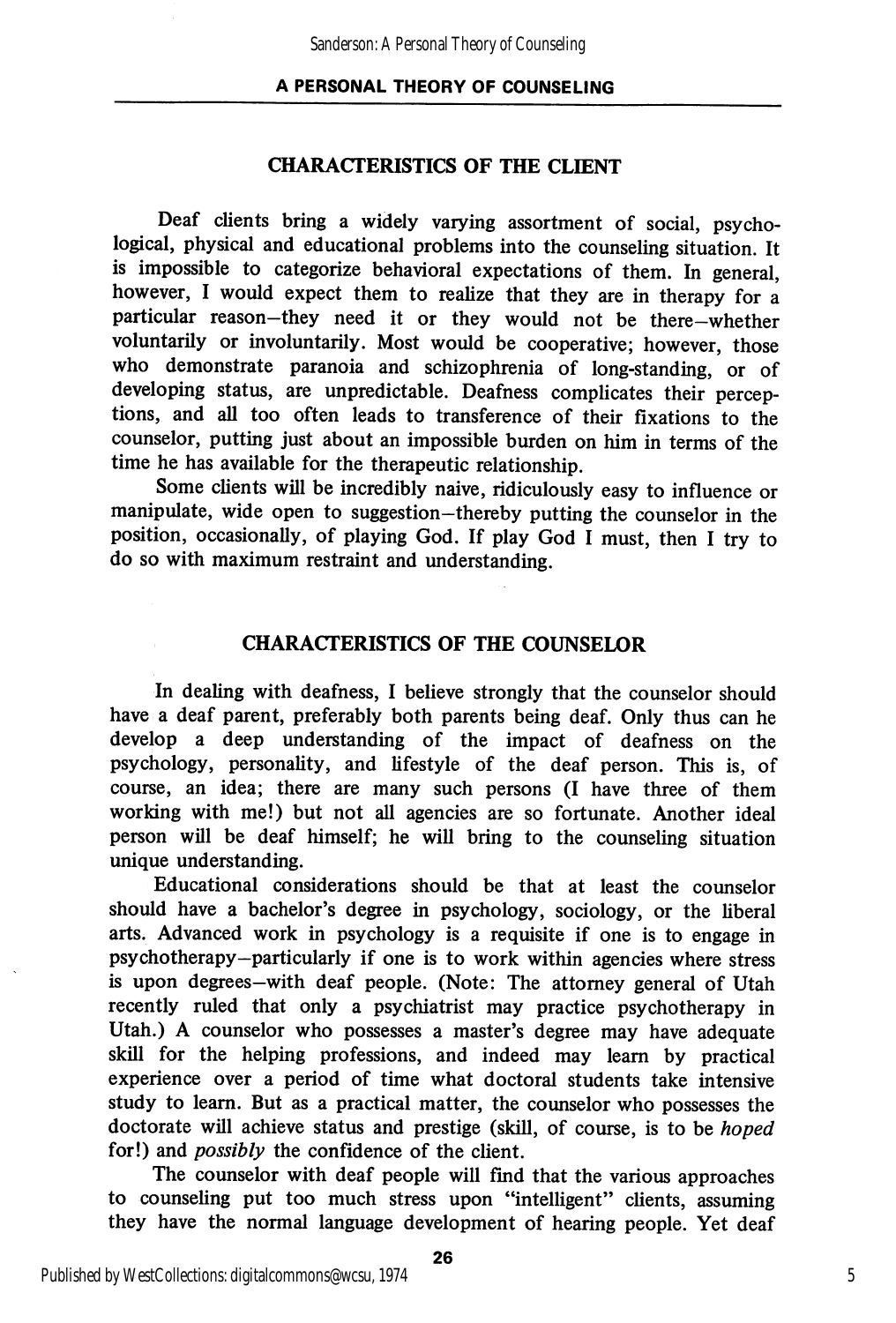people as a whole have such a low reading achievement that we get into serious difficulty with cognitive approaches. It is my feeling that the directive approaches may be somewhat more effective with the low-verbal deaf person, and the nondirective (Rogerian) better with the more literate class of clients.

I would expect a counselor to be open and friendly, and accepting of deaf people regardless of their other handicaps. An aggressive person would be a poor counselor with deaf people, since they are acutely sensitive to attitudes (deaf people with low verbal functioning skills frequently are quite resentful of "college educated" persons who demon strate by attitude or manner their "superiority.").

### THERAPEUTIC METHODS

- 1. The therapist must agree to see the client regularly, and the client to attend regularly.
- 2. The therapist will take a detailed history from the client (and from other sources if available) and be alert to strong behavior-shaping influences.
- 3. The client must accept and cooperate in the process.
- 4. There must develop between the counselor and the client a mutual respect, trust and openness.
- 5. The counselor must accept and expect some aggression on the part of the client as he touches upon sensitive feelings, but must never react in such a way as to degrade or demean the client.
- 6. As the client develops deeper trust, the counselor may lead him toward here and now (reality) experience and show him how his perceptions of reality have been distorted by learned behavior of inappropriate nature. At this point the client must be genuinely open to his experience, with his defenses down, and the counselor must know of this readiness.
- 7. As readiness is ascertained, the counselor may help the client determine what behavior will be more suited to his lifestyle, help him set up a concrete goal or a particular behavior to be practiced (for example, he will say good morning to his co-workers, something that he has never said before, and observe their responses).
- 8. The counselor will ask for definite evidence that new behavior patterns are being established; the client must deliver evidence (which can be written memos of particular behavior and times when it took place). As a further check, the counselor might quietly inquire of the supervisor, or of a co-worker, if there has been a change in behavior, as a confirmation of readiness to "close" a case.